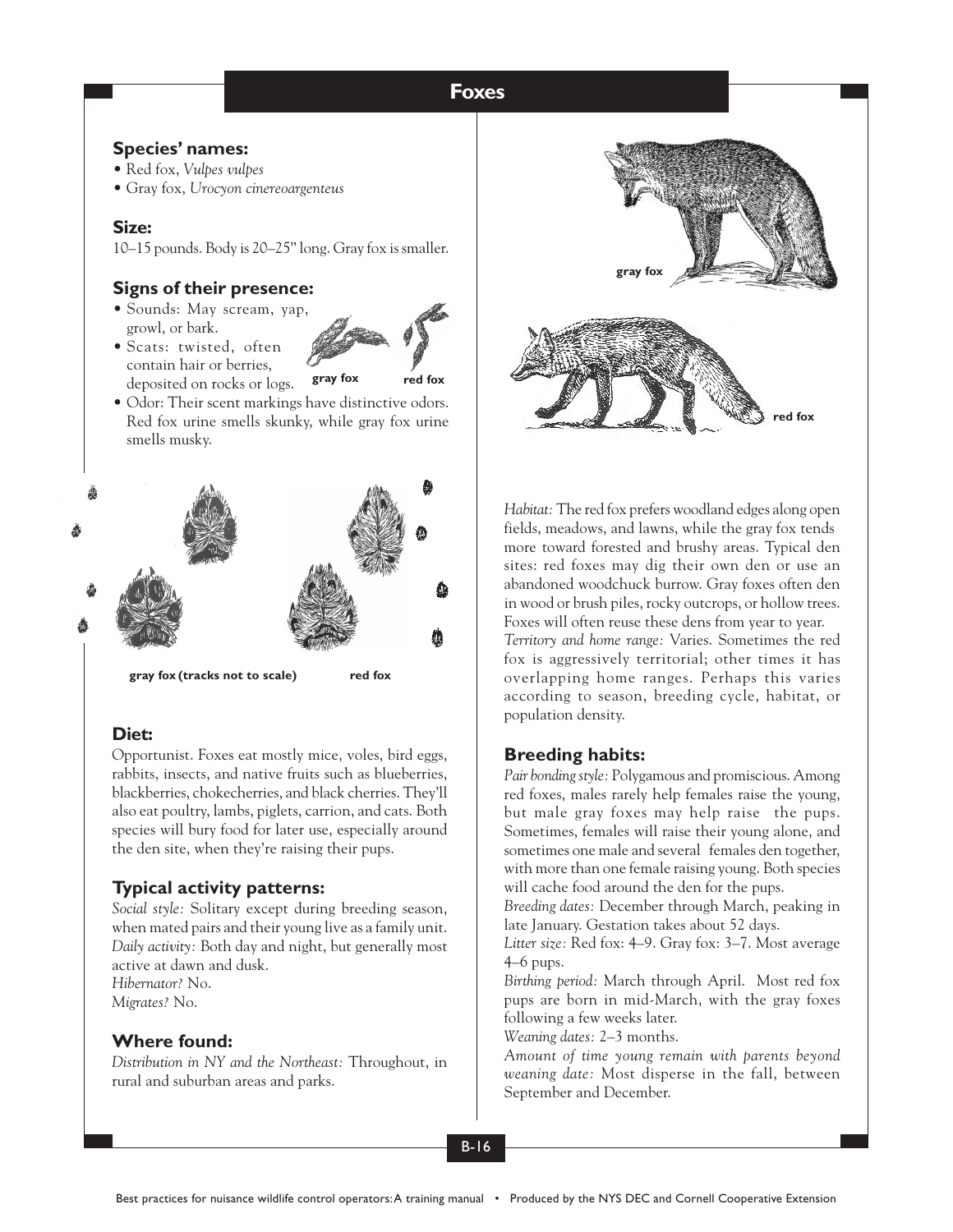### **Foxes**

## **Common nuisance situations:**

*Time of year:* Any time of year.

*What are they doing?*

- Their mere presence may frighten some people.
- Getting into the chicken (or turkey, duck, or goose) coop or yard. May take piglets, lambs, and small pets.
- In the spring, they may den underneath a porch or in a yard for a while, while they're raising their pups. Foxes generally use more than one den to raise their pups and may move them as many as 2–4 times, so this may be a short-term situation. They'll usually leave by the end of June at the latest. These dens aren't used during other seasons.
- Foxes (and coyotes) will chew holes in irrigation pipes in fields and orchards.
- Disease risks: Rabies, distemper. Red foxes, but not gray, get mange.

*De-bunking myths about foxes:*

- Foxes are much smaller than many people think. They're about the weight of a house cat (10–12 lbs.).
- They don't often attack dogs or people (unless the fox is rabid). These are relatively small predators which usually hunt mice.
- Pups that are alone during the day have not necessarily been abandoned. Their parents are probably out hunting for food for them. (This is also true of coyotes.)
- A fox that's active during the day is not necessarily rabid. Most likely, it's a healthy animal that's feeding more often than usual, because of the demands of their young.

## **Legal status in New York:**

Both are protected. Both are game species with set seasons. From ECL 11-0523: "6. Raccoons, coyotes or fox injuring private property may be taken by the owner, occupant or lessee thereof, or an employee or family member of such owner, occupant or lessee, at any time in any manner."

#### **Best practices**

#### *Do nothing:*

In some cases, the mere presence of a fox will be perceived as a nuisance. As mentioned above, foxes will sometimes den for a short time under a porch. They will leave on their own, usually by the end of June. Can you educate your customers and convince them to tolerate the situation? If you can't persuade

your customers to wait until July, then nonlethal controls, such as harrassment to scare the foxes away from the den site, will likely work. Legally, a fox must cause damage to private property before it can be removed.

#### *Scare them away:*

This is most likely to work when you have access to their den. It's easy to harass a red fox enough to convince them to move their pups (this also works with gray foxes and coyotes, although not as easily).

- Make noise near their den site. Run motors, shout, increase your activity in that area.
- Use slingshots or a shotgun loaded with rubber buckshot to frighten a fox that's further away (45 ft). You don't have to hit it to scare it off, but if you can, that will more effectively train the fox to stay away (this refers to the use of the less lethal projectiles mentioned above).
- Experiment with noisemakers, such as bangers and screamers. You may be able to use predator calls (such as the Coyote Howler™) to frighten foxes away from their dens.
- One scare device, the Critter Gitter®, combines a siren and flashing lights. It's triggered by a motion detector. The device switches patterns, so it should be effective longer than a scare device that doesn't vary.

*Remove artificial food sources (garbage, compost, pet food):*

- If anyone is feeding the foxes, persuade them to stop.
- "Fox-proof" garbage cans or dumpsters with a tightfitting lid. Secure garbage can with heavy-duty straps or bungee cords, or attach it to a post, or keep it out of reach in the garage (close garage doors at night), or place the can in a covered and locked bin.
- Enclose compost piles in a framed box using hardware cloth or welded wire; in a sturdy container, such as a 55-gallon drum; or in a commercial composter.
- Feed pets indoors. Any food left outdoors should be removed at night. Bring pet food dishes inside, too.
- Remove and properly dispose of livestock carcasses.

*Keep foxes out of yards, prevent them from denning under porches and decks, and protect vulnerable livestock:*

- Close and tightly fasten the doors to poultry houses.
- Bring livestock into sheds or paddocks when they're ready to have their young.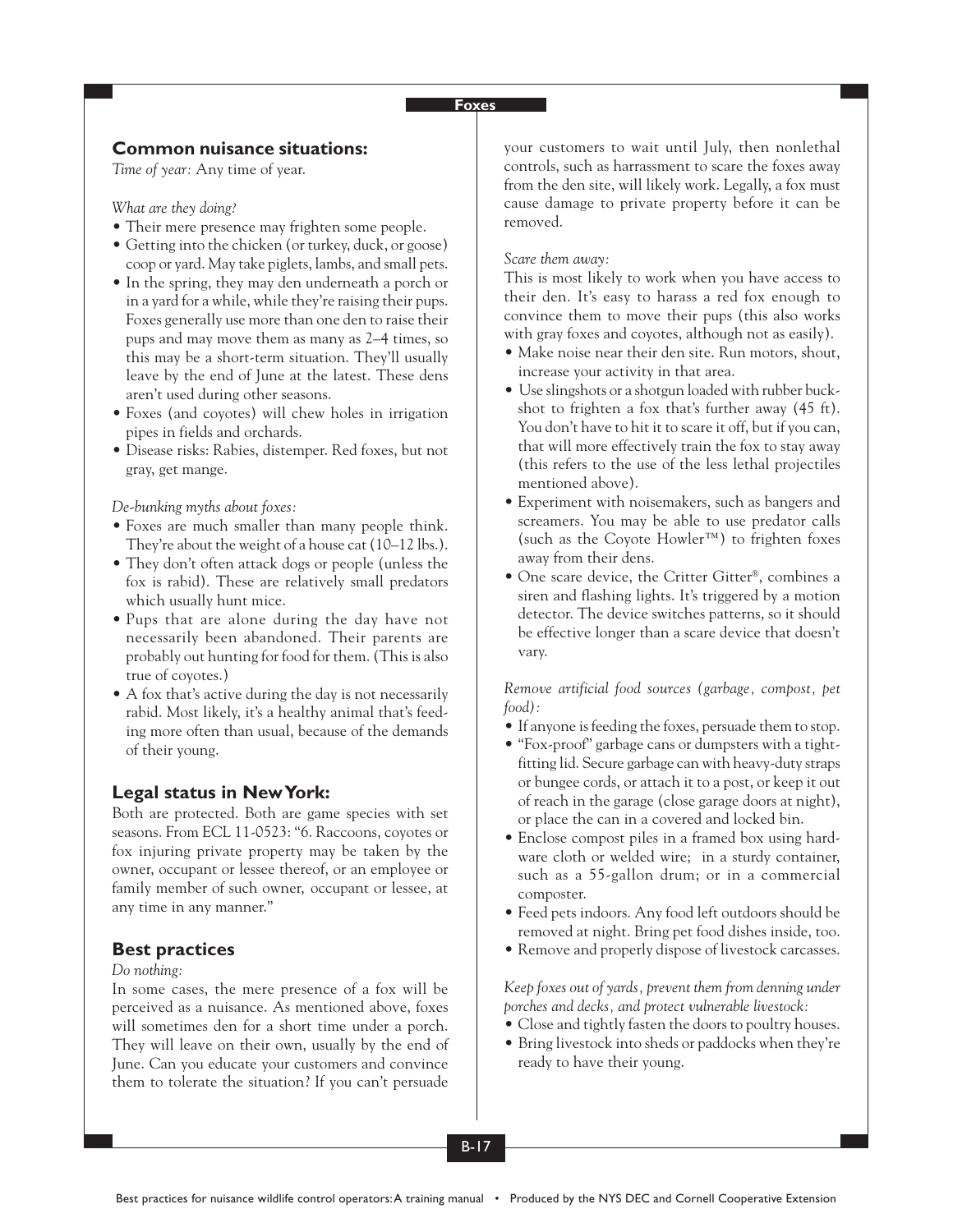#### **Foxes**

- Well-trained guard dogs, usually Great Pyrenees or Akbash breeds, may prevent predation on sheep.
- Fences will help a great deal, but foxes will try to climb over, burrow under, or squeeze through fences. So build them right and keep fences wellmaintained. You can fence the whole yard, or just the area underneath the deck, porch, or around the poultry house or other vulnerable spot.
	- Use a 2" net wire fence, hardware cloth, welded wire, or galvanized sheet metal. (You may wish to recommend the use of smaller mesh because this will also prevent other animals, such as skunks and woodchucks, from gaining access). Create a "rat wall." Attach the hardware cloth to the bottom of the deck. Then bury the bottom of your "wall" 6–12", with a foot-wide shelf that sticks out, to prevent animals from digging underneath the barrier (this will look like the letter "L").
	- Three-wire electric fences, with wires spaced at 6, 12, and 18 inches, can repel foxes.
	- Combination net wire and electric wire fence: If there's an existing net wire fence, add an electric strand that's placed 6–8" above ground and 8–10" outside the fence, using an offset bracket. If the foxes are climbing over the fence, add a top wire that's also outside the fence.
	- Invisible fences may be an attractive solution for keeping pets within an area but they will not keep wildlife *out*. To protect pets from predators, switch to a traditional fence design.

*If young are present, remove the entire family before blocking the entrance to their den:*

- See fur or feathers outside the den during the early summer? That shows the adult fox is bringing food to young pups.
- Can you wait it out? They'll leave on their own once their pups are old enough (usually 12–14 weeks old).
- Cage traps may be effective in capturing young foxes. Place the trap near the den's entrance.
- A device called a "mechanical wire ferret" may help you chase the young out of the den. It's a long piece of steel wire that has a spring and wooden plug on one end, and a handle on the other. Twist the spring through the den to flush out the foxes so you can capture them directly, using a a dip net, net bag, or cage trap as they leave the den. The mechanical

wire ferret can become entangled in a young fox's fur, so use it carefully.

• If young are separated from their parents, you can place the pup in a different litter. As long as that female is nursing, she'll probably adopt the pup.

## **Trapping strategies:**

*Live capture:*

- Trapping foxes requires great skill. The amateur is likely to simply *educate* the fox, thus making it difficult for even experienced trappers to succeed later.
- For adult foxes, use foothold traps,  $\neq 1^{1/2}$  or  $\neq 1^{3/4}$ coilspring. For pups, use a cage trap or #1 coilspring. Offset, padded, or laminated jaws may reduce injuries.
- You may be able to use a cage trap to capture a young red fox in an urban area, but don't expect to catch adult red foxes in cage traps. This may work to remove young from a den, too.
- Set traps along trails or at entrances to fields.
- In the fall and winter, a dirt-hole set may work best. Flat sets and urine post sets are generally more effective during the summer.
- Traps should be dyed and waxed, or cold-dipped in a commercial product.

### **Preferred killing methods:**

- CO<sub>2</sub> chamber (if caught in a cage trap, simply place the trap in the chamber. If caught directly, using a catchpole, for example, stun the fox, then transfer it into the chamber)
- Shooting, using a shotgun with #6 shot or larger, or a .22 caliber rifle (target the head, if no rabies testing is needed, or the heart/lungs). Especially with gray foxes, may be able to successfully call the fox into the area with a predator call.
- Lethal injection of barbiturate, if possible

### **Acceptable killing methods:**

• Stunning and chest compression (rabies risk: handle them carefully).

# **Control strategies that don't work particularly well, or aren't legal in New York:**

• In New York, it's not legal to fumigate a fox den with carbon monoxide bombs (a.k.a. "smoke bombs," "gas cartridges," and "smoke cartridges").